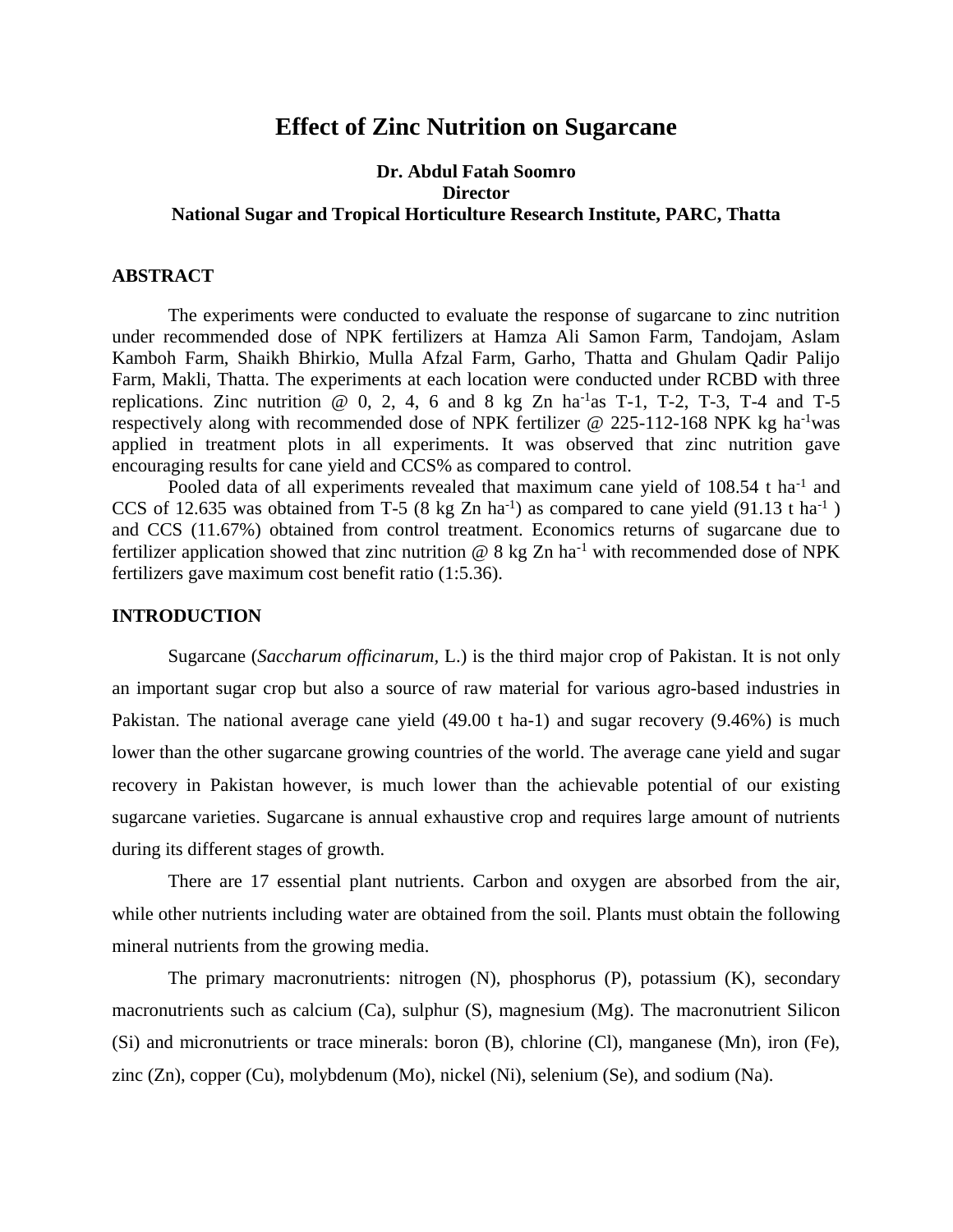The macronutrients are consumed in larger quantities and are present in plant tissue in quantities from 0.2% to 4.0% (on a dry matter weight basis). Micro nutrients are consumed in smaller quantities and are present in plant tissue in quantities measured in parts per million, ranging from 5 to 200 ppm, or less than 0.02% dry weight.

Among the micronutrients, zinc plays a vital role in the growth and development of crops particularly in sugarcane it improves yield and quality. Zinc is essential to carry out different functions in plants such as component of certain biological oxidation-reduction systems, metal activator for enzymes, carbohydrate metabolism, RNA synthesis, Auxin and IAA metabolism, integrity of biological membranes, stalk maturation, provides resistance to infection by certain pathogens and ultimately enhances crop yield and quality.

Zinc deficiency is first evident on the younger leaves. Brown spot appears on the leaves, midrib and leaf margin remain green and yellowing of leaf blade. Reduced tillering and shorter internodes. The deficiency symptom can be recognized by the stunted growth and patchy appearance

In Pakistan wide spread deficiency of zinc has been observed due to high  $pH$  and  $CaCO<sub>3</sub>$ content of soils. Besides those, salt affected soils, water logging or flooding, intensive cropping system and low organic amendments have also contributed in low zinc content in soils as well as plants. Deficiency of essential plant nutrients in our soils is as: nitrogen (100%), phosphorus (80- 90%), potassium (40%), boron (30-40%), iron (20-30%) and zinc (60-70%).

Keeping in view the importance of zinc, field study was planned to evaluate the effect of zinc nutrition on sugarcane on four different famer's field of Sindh.

# **MATERIALS AND METHODS**

The experiment at each site was conducted under randomized complete block design with three replications. Sugarcane varieties Thatta-10, SPF-234, CPD-01-346 and GT-11 were planted at Hamza Ali Samon Farm, Tandojam, Aslam Kamboh Farm, Shaikh Bhirkio, Mulla Afzal Farm, Garho, Thatta and Ghulam Qadir Palijo Farm, Makli, Thatta, respectively with following treatments.

- T  $1=0$  kg Zn ha<sup>-1</sup> (control)
- T  $2=2$  kg Zn  $ha^{-1}$
- T  $3=4$  kg Zn ha<sup>-1</sup>
- T 4= 6 kg Zn  $ha^{-1}$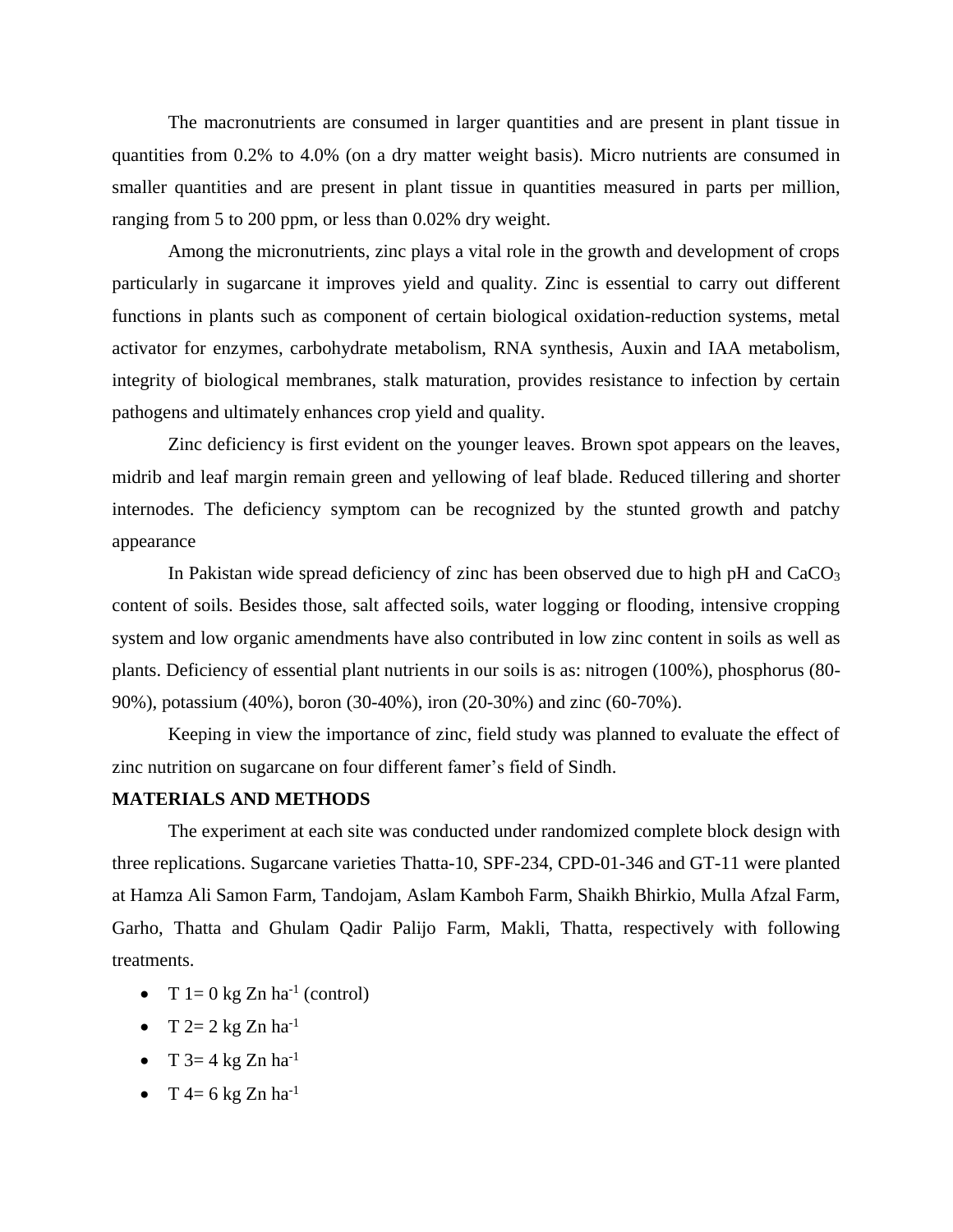•  $T$  5= 8 kg Zn ha<sup>-1</sup>

Recommended dose of NPK fertilizer @ 225-112-168 NPK kg ha<sup>-1</sup> was applied equally in each trial. Zinc as band application was given at seedling stage (60 DAS) in the form of Zingro. On maturity, the data on cane yield, yield components and quality parameters were taken.

## **RESULTS AND DUSCUSSION**

It was observed that zinc nutrition in sugarcane improved cane yield and CCS% of sugarcane in all experiments at each location as compared to control where only NPK fertilizer was applied (Fig-1,2,3,4,5,6,7 and 8).

Moreover, the pooled data of all experiments in Fig-9 revealed that maximum cane yield of 108.54 t ha<sup>-1</sup> was obtained from T-5 (8 kg Zn ha<sup>-1</sup>) followed by 105.96, 102.2 and 98.18 t ha<sup>-1</sup> obtained from T-4 (6 kg Zn ha<sup>-1</sup>), T-3 (4 kg Zn ha<sup>-1</sup>) and T-2 (2 kg Zn ha<sup>-1</sup>), respectively as compared to cane yield  $91.13$  t ha<sup>-1</sup> achieved from control T-1 (0 kg Zn ha<sup>-1</sup>). As such zinc application showed 16, 14, 11 and 7% increased cane yield in T-5, T-4, T3 and T2, respectively, over control (T-1).

Almost same trend of encouraging results was observed in case of CCS% in pooled data of all experiments (Fig-10). Maximum CCS of 12.63% was recorded from T-5 (8 kg Zn ha<sup>-1</sup>) followed by 12.33, 12.1 and 11.68% obtained from T-4 (6 kg Zn ha<sup>-1</sup>), T-3 (4 kg Zn ha<sup>-1</sup>) and T-2 (2 kg Zn ha<sup>-1</sup>), respectively, as compared to CCS 11.67% recorded from control T-1 (0 kg Zn ha<sup>-1</sup>). As such zinc application showed 0.96, 0.66, 0.43 and 0.21% increased CCS in T-5, T-4, T3 and T2, respectively, over control (T-1).

Economics returns of sugarcane due to fertilizer application were worked out according to prices of fertilizer and sugarcane during 2008-09. It is evident from data in Table-1 that maximum cost benefit ratio (1:5.36) was obtained from T-5 followed by 1:5.25, 1:5.08 and 1:4.88 cost benefit ratio obtained from T-4, T-3 and T-2, respectively, as compared to control treatment.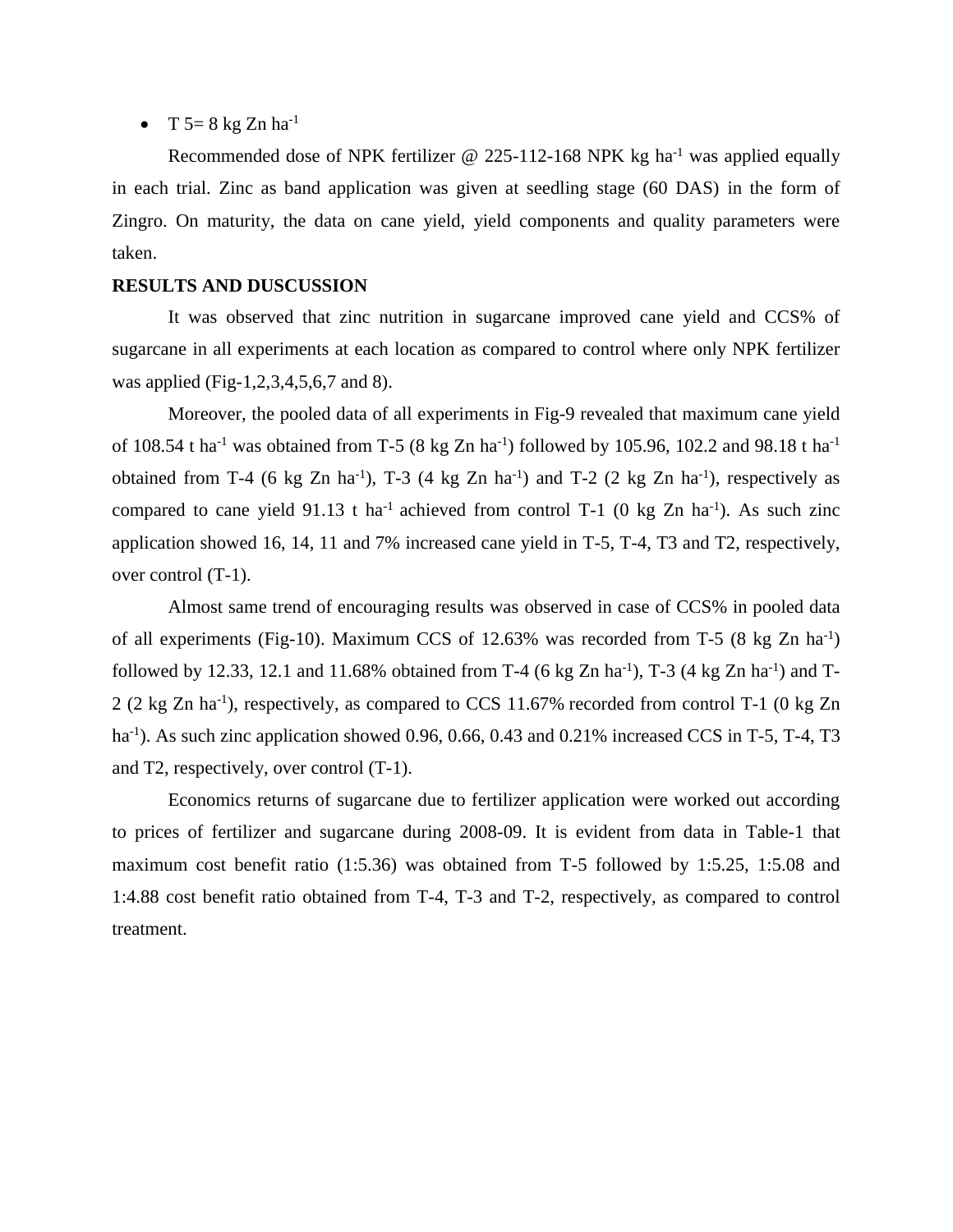| <b>Fertilizer levels</b>                                                                                                                                                                                                                                                                                                              | <b>Gross</b><br>income in<br>Rs. | <b>Value of</b><br><i>increased</i><br>yield in Rs. | Cost of<br>fertilizer in<br>Rs. | Net return<br>due to<br>fertilizer in<br>Rs. | Cost<br>benefit<br>ratio |
|---------------------------------------------------------------------------------------------------------------------------------------------------------------------------------------------------------------------------------------------------------------------------------------------------------------------------------------|----------------------------------|-----------------------------------------------------|---------------------------------|----------------------------------------------|--------------------------|
| $0 \text{ kg Zn/ha}$                                                                                                                                                                                                                                                                                                                  | 184538.25                        |                                                     | 33535.0                         | 151003.25                                    | 1:4.50                   |
| $2 \text{ kg Zn/ha}$                                                                                                                                                                                                                                                                                                                  | 198814.50                        | 14276.25                                            | 33788.0                         | 165026.50                                    | 1:4.88                   |
| $4 \text{ kg Zn/ha}$                                                                                                                                                                                                                                                                                                                  | 206955.00                        | 22416.75                                            | 34042.0                         | 172913.00                                    | 1:5.08                   |
| 6 kg Zn/ha                                                                                                                                                                                                                                                                                                                            | 214569.00                        | 30030.75                                            | 34295.0                         | 180274.00                                    | 1:5.25                   |
| 8 kg Zn/ha                                                                                                                                                                                                                                                                                                                            | 219793.50                        | 35255.25                                            | 34548.0                         | 185245.50                                    | 1:5.36                   |
| $\mathbf{D}_{\text{max}}/40$ kg examples $\mathbf{D}_{\text{e}}$ 01/<br>$\mathbf{D}_{\text{miss}}/\mathbf{E} \mathbf{0}$ kg $\mathbf{L}_{\text{res}} = \mathbf{D}_{\text{S}}$ $\mathbf{E} \mathbf{E} \mathbf{0} / \mathbf{D}_{\text{miss}}/\mathbf{E} \mathbf{0}$ kg $\mathbf{D} \mathbf{A} \mathbf{D} - \mathbf{D}_{\text{S}}$ 2007/ |                                  |                                                     |                                 |                                              |                          |

**Table-1. Economic Returns of Sugarcane due to Zinc Fertilizer Application**

Price/40 kg sugarcane= Rs. 81/-, Price/50 kg Urea= Rs. 660/-,Price/50 kg DAP=Rs. 3087/-, Price/50 kg SOP= Rs. 2300/-, Price/3kg Zingro Rs. 380/-

# **CONCLUSION**

Each increment in zinc nutrition to sugarcane enhanced cane yield and yield components in all experiments. Zinc application also increased CCS%. It is suggested that 8 kg/ha zinc with recommended dose of NPK fertilizer is a best economical combination.

**Fig-1 .Zinc Nutrient Trial at Hamza Ali Samon Farm, TandoJam**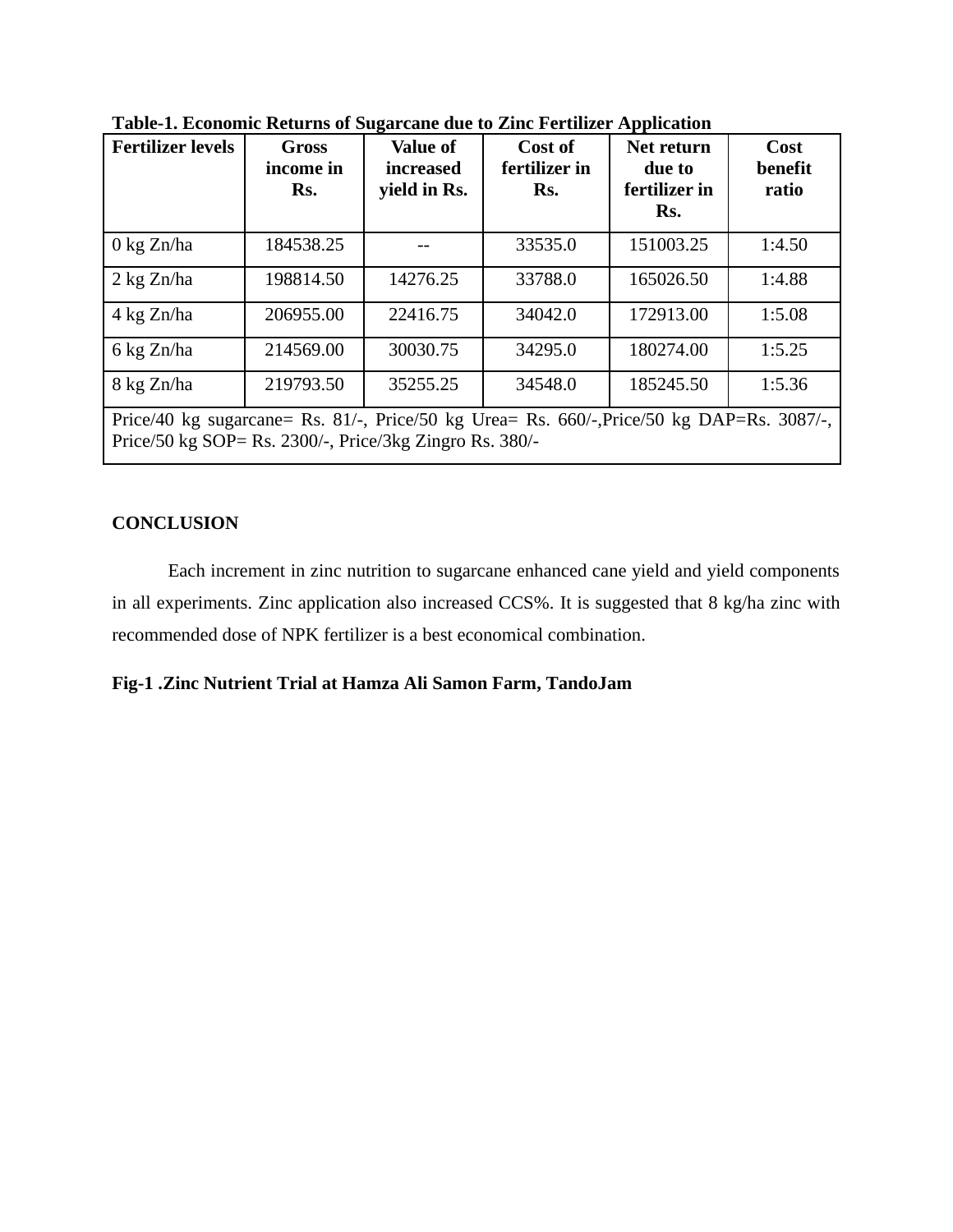

**Fig-2 Zinc Nutrient Trial at Hamza Ali Samon Farm, TandoJam**

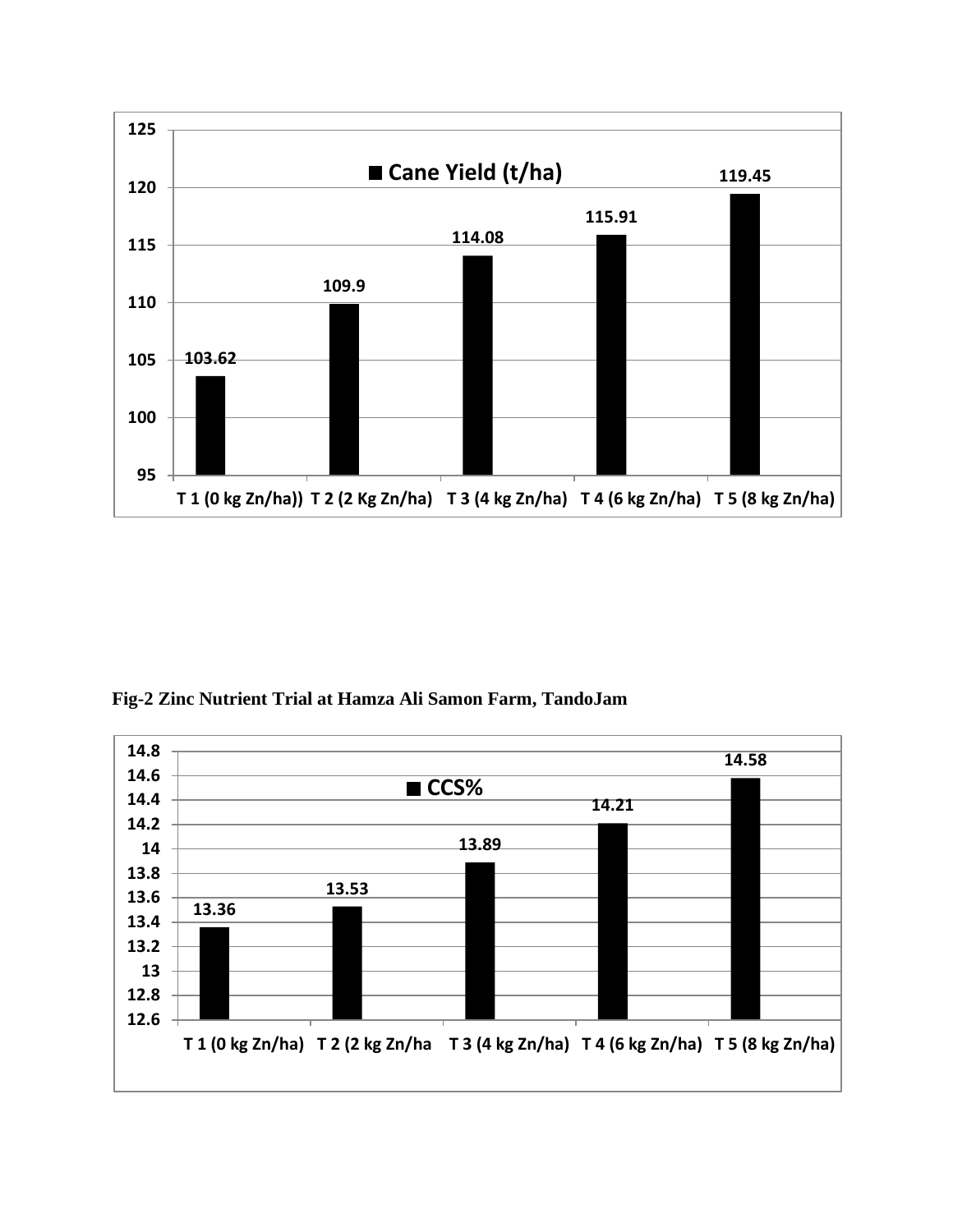

**Fig-3. Zinc Nutrient Trial at Aslam Kamboh Farm, Shaikh Bhirkio**

**Fig-4. Zinc Nutrient Trial at Aslam Kamboh Farm, Shaikh Bhirkio**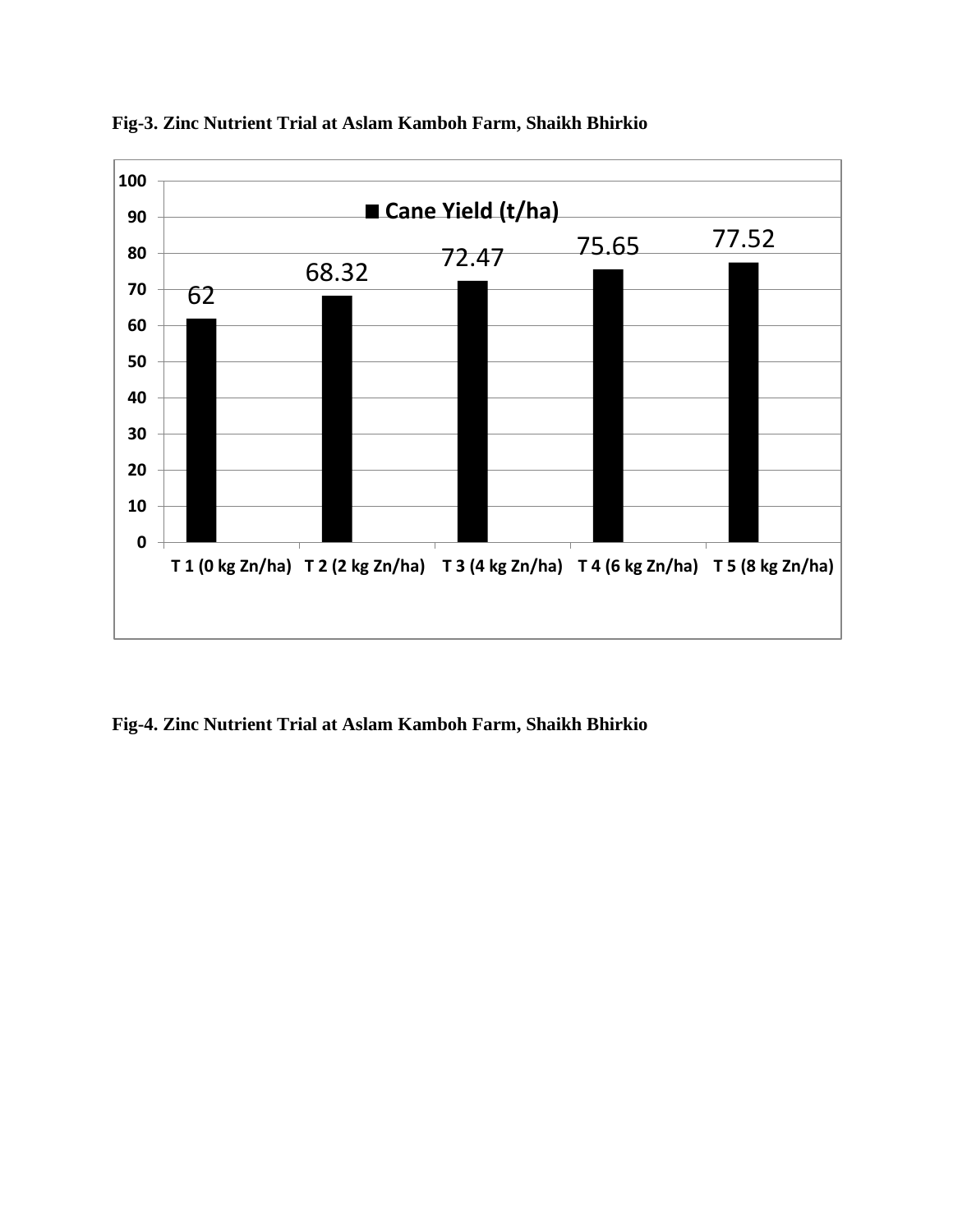

**Fig-5. Zinc Nutrient Trial at Mulla Afzal Farm, Garho, Thatta**



**Fig-6. Zinc Nutrient Trial at Mulla Afzal Farm, Garho, Thatta**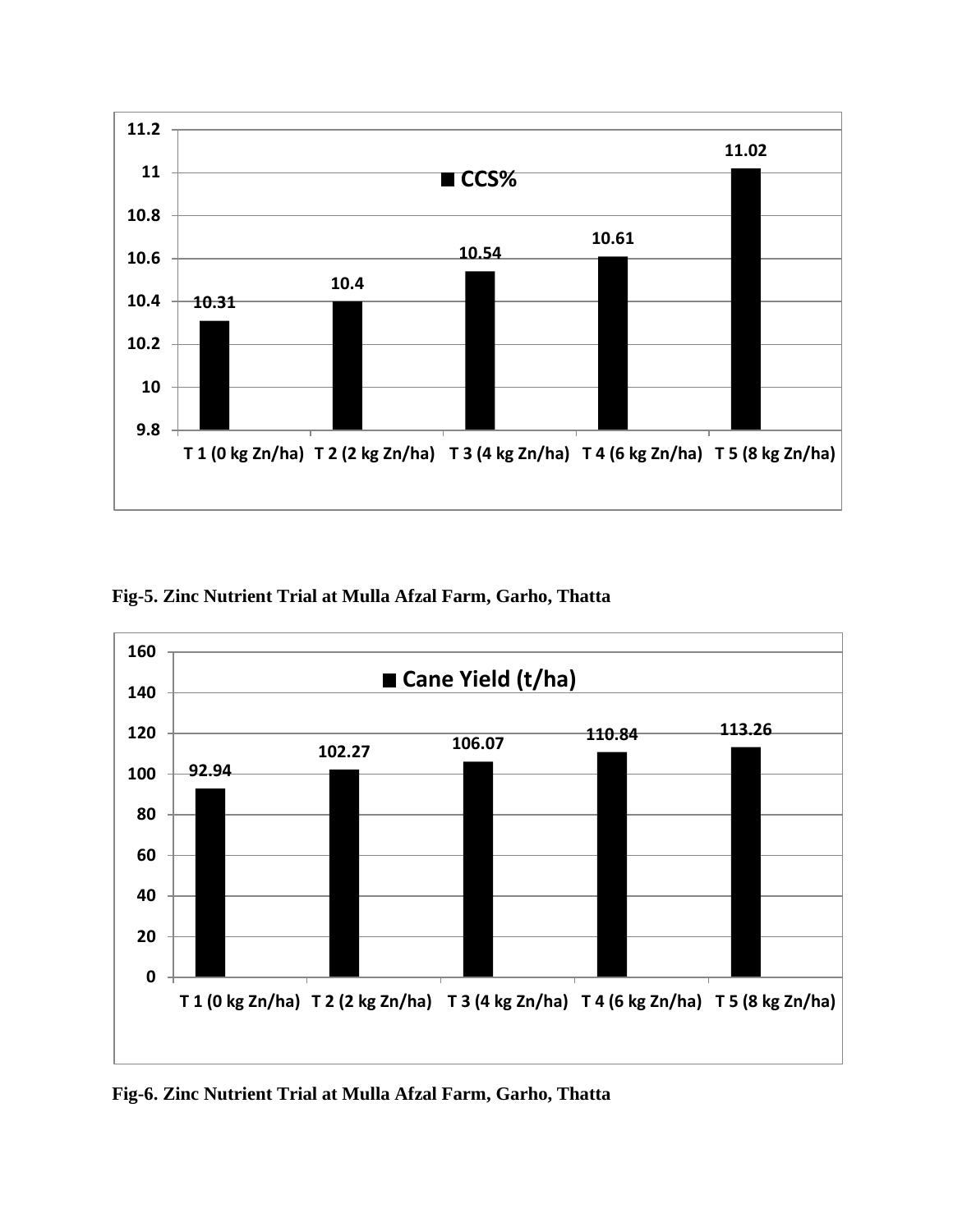

**Fig-7. Zinc Nutrient Trial at Ghulam Qadir Palijo Farm, Makli, Thatta**



**Fig-8. Zinc Nutrient Trial at Ghulam Qadir Palijo Farm, Makli, Thatta**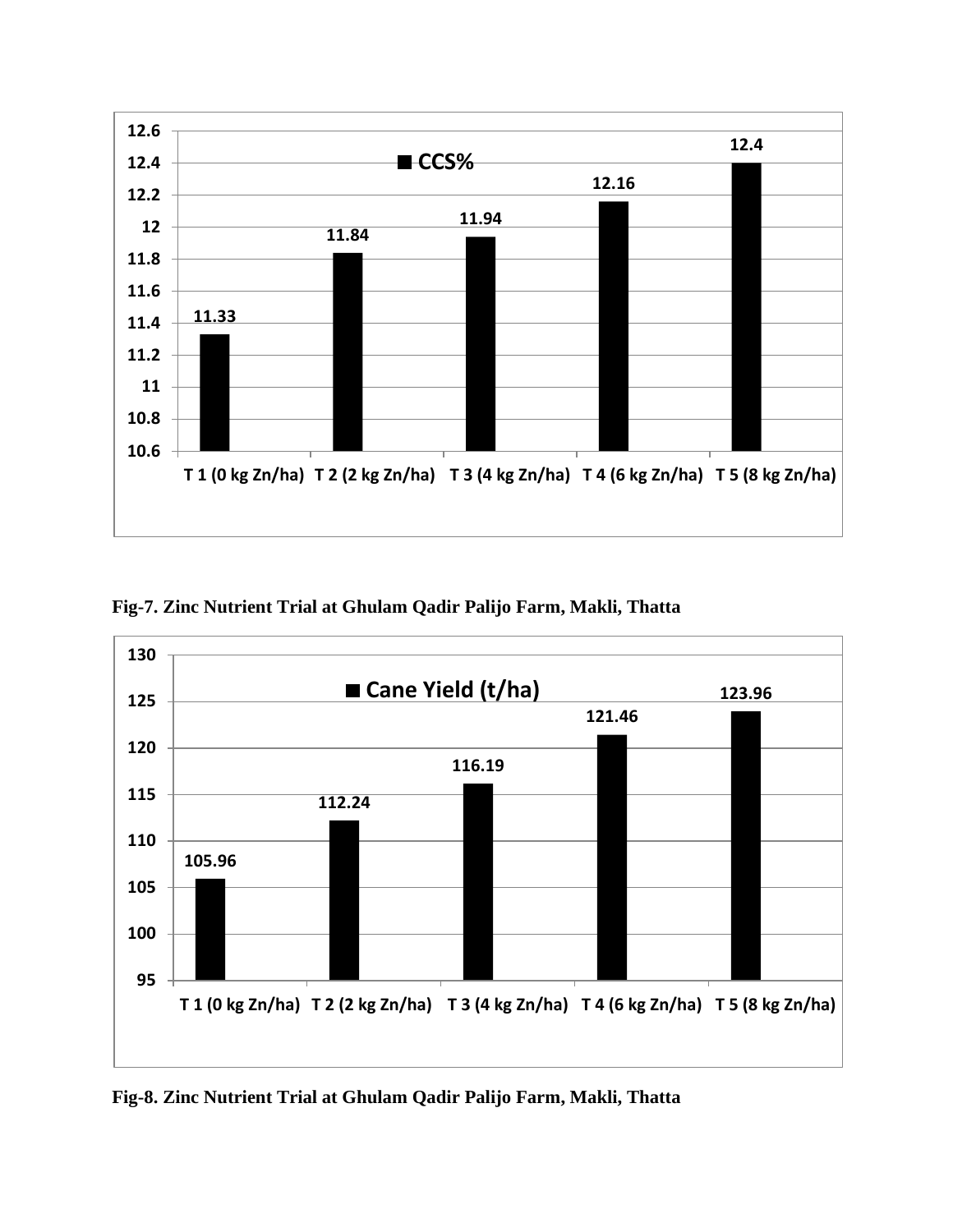

**Fig-9. Pool Analysis of Zinc Nutrient Trials**



**Fig-10. Pool Analysis of Zinc Nutrient Trials**